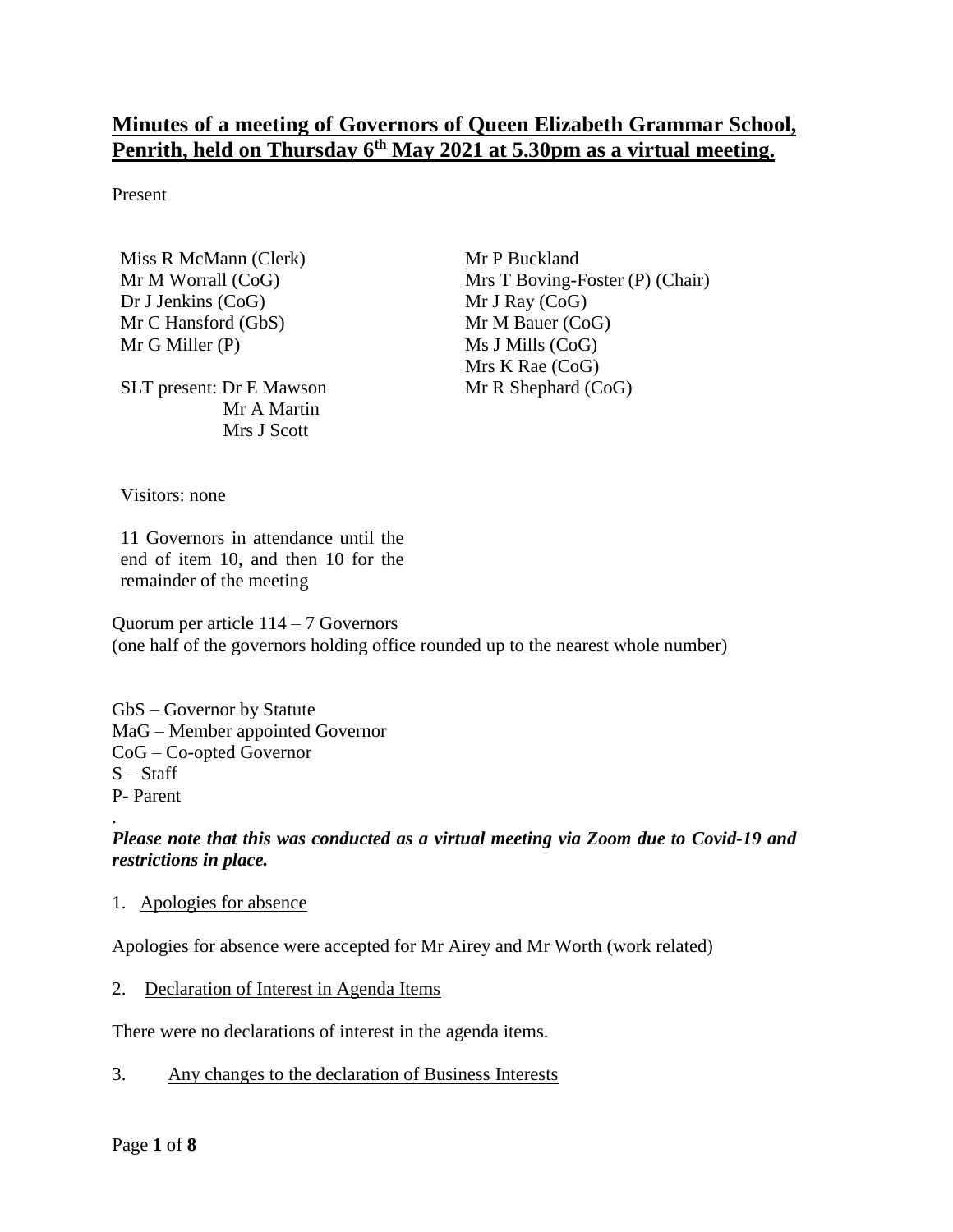There were no changes to the declaration of interests.

## 4. Minutes of the Governors Meeting Held on  $1<sup>st</sup>$  and  $4<sup>th</sup>$  March 2021

It was unanimously agreed that the minutes were a true record from the confidential meeting held on 1<sup>st</sup> March. Despite the timeframe given, there have been no further updates on this. The reason given was the unavailability of two key EFSA staff members during the Easter holidays. It was noted this is holding the schools plans up with regards to expenditure.

It was unanimously agreed that the minutes were a true record from meeting held on 4<sup>th</sup> March. Mrs Boving-Foster will sign both sets as soon as practicable under the circumstances.

## 5. Matters Arising

With regards to the action points, Mrs Boving-Foster was pleased to report that all Governors had submitted their I.D. as per the HSBC request. Mrs Scott added that all the information has been uploaded to HSBC, and that there will be some additional housekeeping to do with other bank accounts the school holds.

## 6. Minutes from the Education and Standards Committee held April  $20^{th}$   $2021$ .

Mr Hansford had nothing to add to the previously circulated minutes and welcomed any questions or comments. There were none.

## 7. Minutes of the Finance and Pay Committee held 19<sup>th</sup> April 2021.

Mrs Rae gave an overview of the meeting, highlighting that it was essentially a catch-up meeting. One of the main items was looking at the maintenance cycle. Mr Ray commented that a lot of this is down to affordability, which is presently unknown, making it difficult to make any plans. Mr Worrall added that as per the minutes, the Funding Agreements have been sent out to the committee to look at in line with the DfE's request to update it.

## 8. Incidents of Sexual Character over the Last Three Years, ranging from bullying of a sexual character to police report, including peer-to-peer and staff complaints

Mr Buckland reported that the assemblies had concluded this morning on the subject of sexual harassment and abuse (a copy of these assemblies has been sent out to Governors). The aim is to try and shift behaviours in society. Overall, Mr Buckland felt that the assemblies have been very successful at defining exactly what sexual harassment is and have been careful to emphasise that men can be also be the victim of this. He reported that there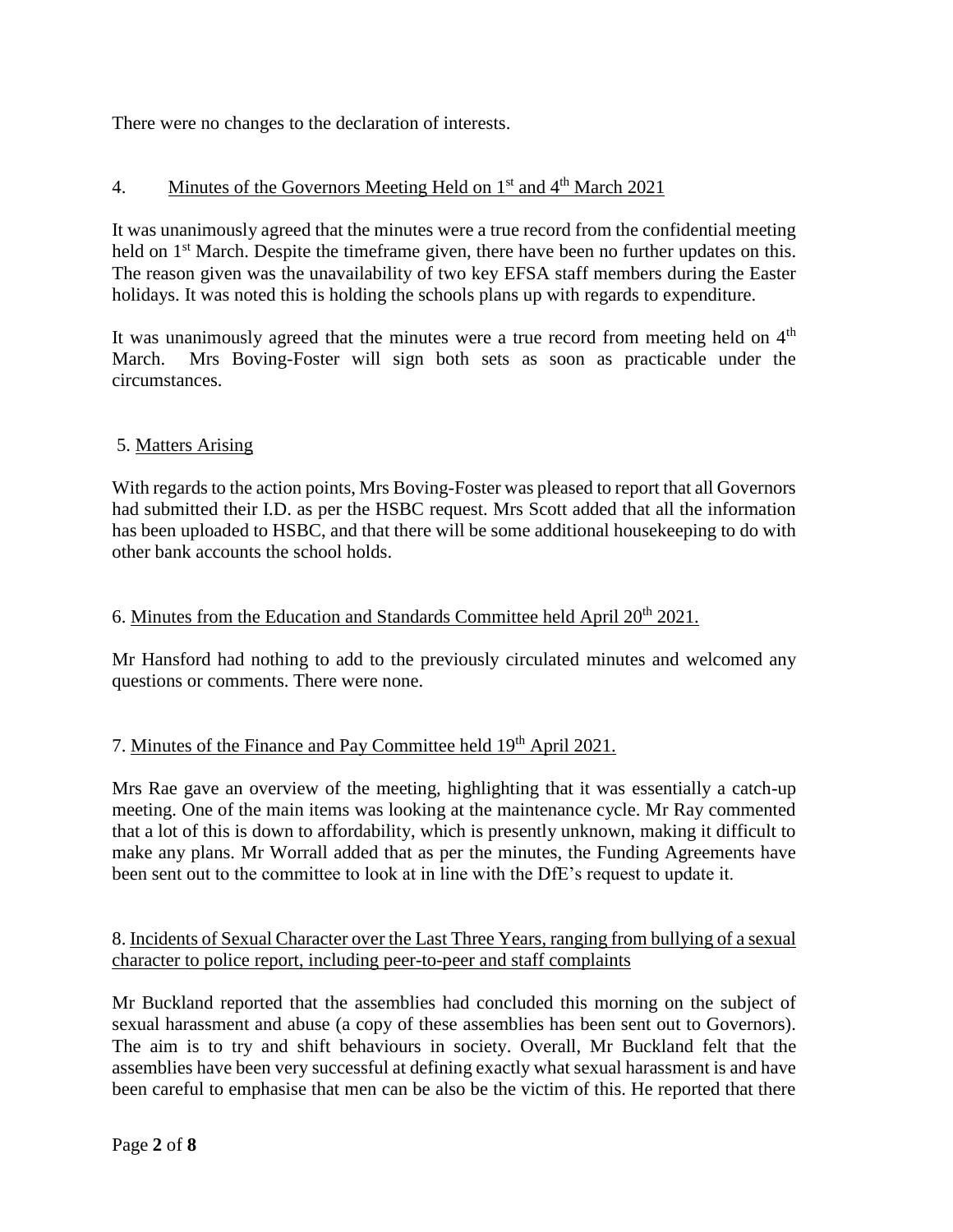has been police representation in all of these assemblies and that he thought the assemblies were well received. As a result, there have been four new disclosures (1 in Year 7 and 3 in Year 8), and this is deemed to be a good thing as it can be dealt with. Mr Buckland added that often the perpetrators do not realise what they are doing constitutes sexual harassment. Mr Allen, who was credited by Mr Buckland for his work on these assemblies, felt that at times the perpetrators may use ignorance on the topic as an excuse and that these sessions have removed any confusion and sent the message that there is no room for this in school. There was a pause to allow for questions / comments / discussion:

- *Well done on sending such a powerful message – will these be sent to parents (JR)?*  Yes in the process of putting together a version for parents to view (PB).
- *Doing the assemblies shows the support is there, will make everything fresher in childrens' minds and make it easier to have conversations (TBF).*
- *Thought the assemblies were very good but was surprised that at the end the students trailed out and missed the feedback from them. Feel that it is very important to hear from the students their suggestions on how this should be handled. Also as suggested in the Education meeting, could get somebody in on their level to talk through a real life experience (MB). Mrs Boving-Foster said that she agreed on a personal level with the comments, but that this was perhaps more relevant later on in the agenda when Governors discuss what strategy they should take but Mr Buckland wished to answer Mr Bauer's point.* As a teacher with much experience, disagree that this approach would have worked – the children need time to go away, reflect, chat and come as individuals if they want to report something and this is what has happened. It is on the agenda for the Student Council. Making them stay back to give feedback would give a negative result. The delivery of the assemblies is an operational matter (PB).
- *Thought the assemblies gave a very good impact but wonder what the value was of having the PSCOs there as they did not speak. Perhaps there are other more suited members in the police force, with specific experience in this area who could have attended (GM)?* The purpose of police representation was symbolic. They were asked if they wanted to speak and they declined (PB).
- *Thought the assemblies were really well done and support what Mr Buckland said that children will be uncomfortable in putting their hand up in that forum. The assemblies are a starting point to build up and are not stand alone items. Can see both points of view about the police representation – were the police that attended known in school as this is important (JM)?* Yes they are known in school and have been in on other occasions (PB).
- *Strong impact made and this is a base for interaction and there are forums in the curriculum where it can be discussed, for example, Citizenship (MW).* Would just like to emphasise that this is not a starting point but a process has always been in place since pupils join in Year 7. It is just that nationally it has come to the forefront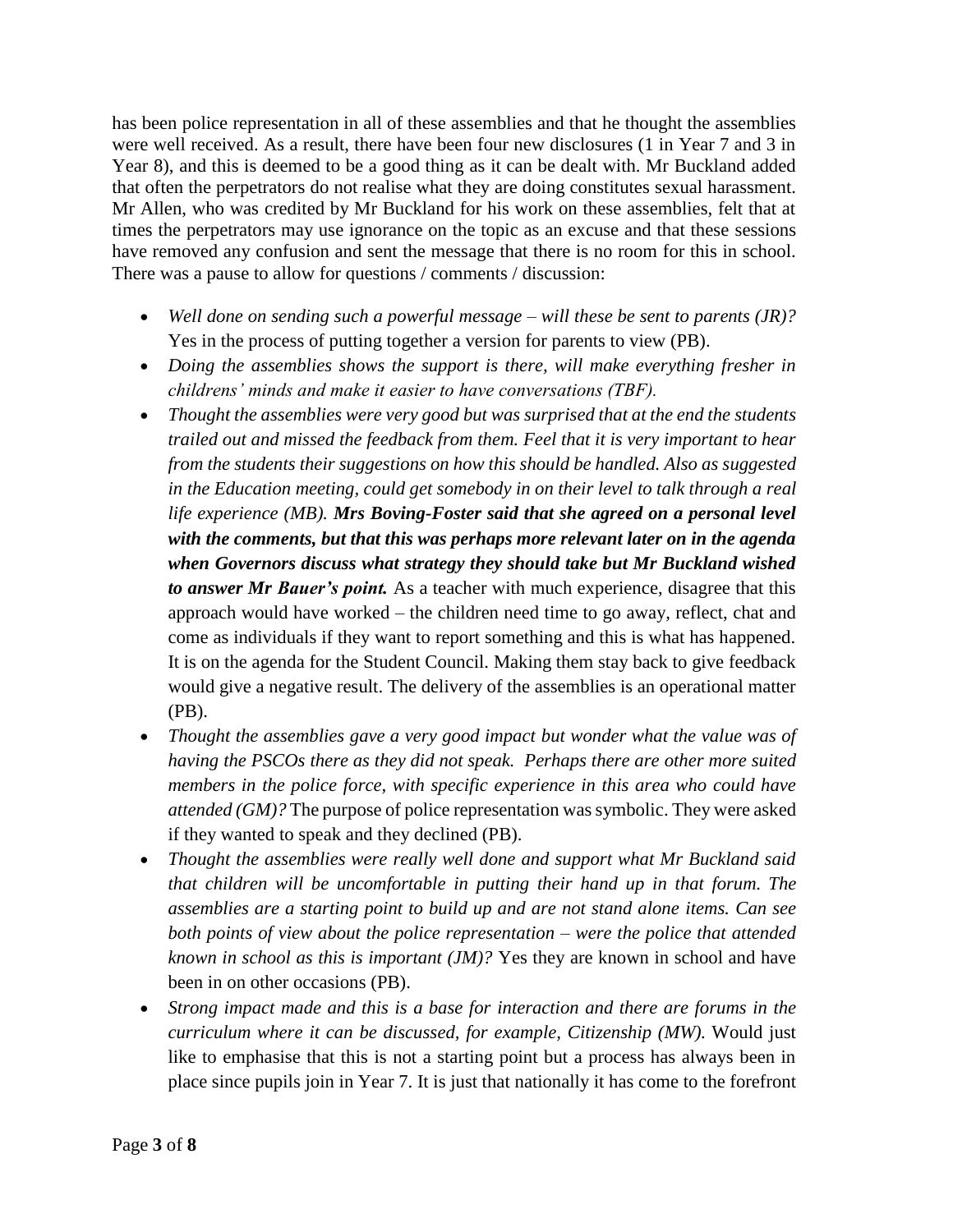and as there was also an incident before Easter, it seemed a good time to re-set and re-focus. It is something which is discussed continually (PB).

 *Very impressed – thought the content was engaging and commend the school for addressing this head on. Feel that Governors need to put some time into a strategy which protects the school and its reputation, giving the message that the school actively seeks this behavior out and deals with it (JJ).*

Mrs Boving-Foster drew the discussion to the close, saying that this item is intended for background information so that Governors can work together with SLT in developing a strategy and helping deliver the important message that there are no excuses for this behaviour.

With regards to the number of incidents logged, Mr Buckland gave an overview from 2018 – 2021. There have been 38 incidents of bullying, 4 of homophobia, 11 cause for concern (sexting) and 14 of sexual abuse. Where necessary these have been reported to the police who then take over the case and decide what action is necessary. He said that there is no access to data on this for other schools so there can be no comparison.

Questions and comments were invited:

- Do you think these figures could be the tip of the iceberg and they will in fact be *higher (JR)?* Would be naïve to think that they are accurate especially as there have been four more incidents reported since the assemblies. However, would hesitate to put a figure on it (PB).
- *Have spent time in other larger schools and they are not as proactive as QEGS and feel that this is something which is massively under reported (MW).* Around three years ago, Mrs Chapman was surprised to be contacted by the police who were worried the school had a serious issue. However, convinced it is because the school reports things to the police, as it should, whereas other schools bury it (PB).
- *Do things like the above trigger an OFSTED visit (JR)?* OFSTED triangulate things (data, parent, student and staff feedback). Feel that the school has a very robust response (PB).

## 8. What is currently taught / how much time / how is it taught in RSE, PSHE, Citizenship re. sexual harassment etc.

Mr Buckland said that he had nothing to add to the previously circulated report. It is designed to show what happens and the extent of the programme, which is well delivered. He welcomed any queries on the content. Mrs Boving-Foster said that it was good to have this background information as Governors do not see what is taught on a day-to-day basis.

There were no questions or comments on this item.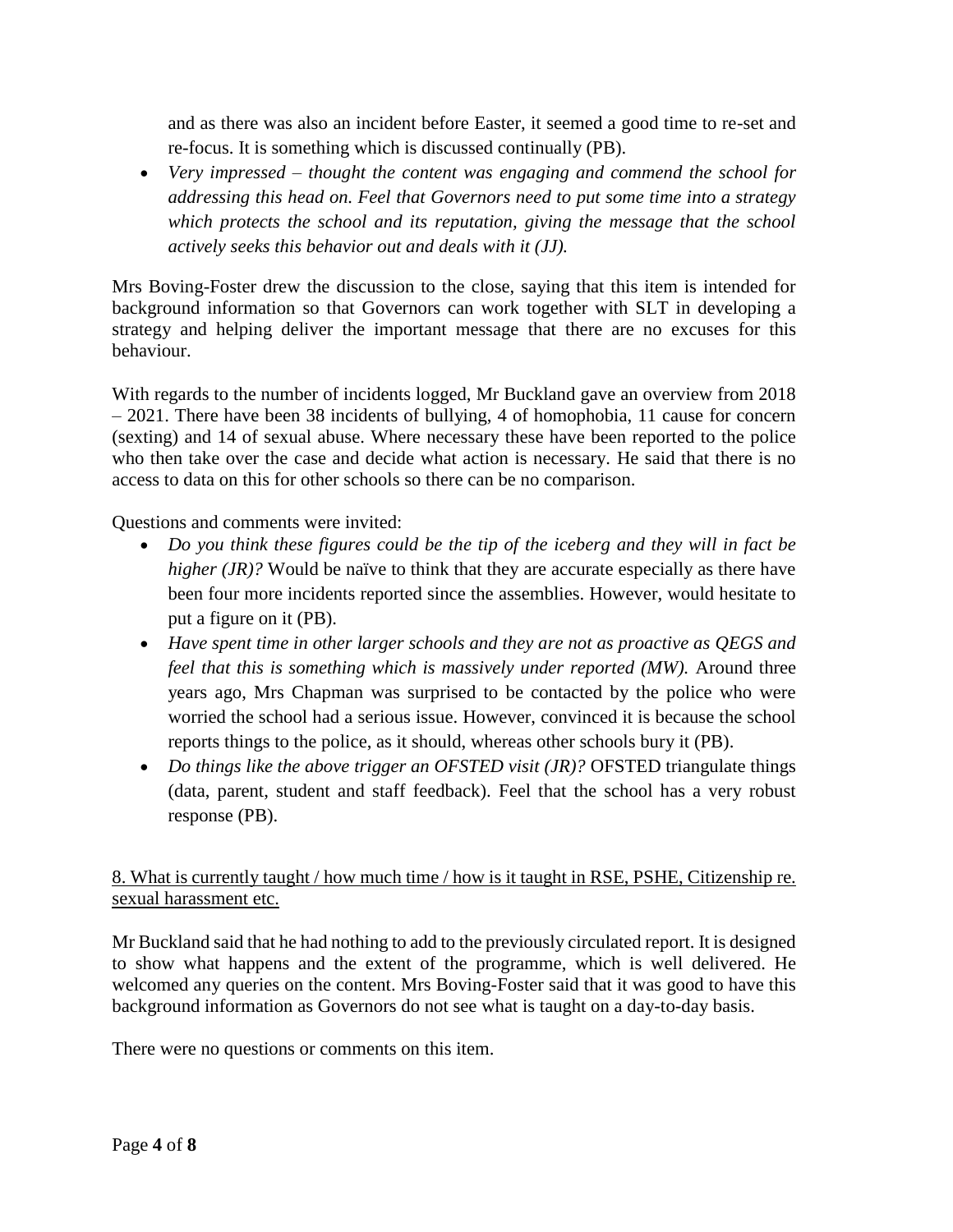9. The policies below have all been approved and updated as needed, but are they as good as they can be re. sexism? In relation to Sexism they are all underpinned be DfE's document from 2018 [Sexual violence and sexual harassment between children in schools and colleges.](https://assets.publishing.service.gov.uk/government/uploads/system/uploads/attachment_data/file/719902/Sexual_violence_and_sexual_harassment_between_children_in_schools_and_colleges.pdf) Separately is also the question re. Staff to Child and Child to Staff sexual harassment.

- a. Behaviour policy
- b. Safeguarding
- c. Anti-bullying
- d. Equal opportunities
- e. RSE

Mrs Boving-Foster suggested that each policy be taken in turn and looked at as per the agenda, starting with the view of SLT on these policies. Mr Buckland felt that all of the policies cover sexism and that a lot of time was spent developing them. These topics are covered outside the policies, which is just as important. Mr Allen, whilst happy to hear any suggestions, agreed with Mr Buckland. There was a note that the Equalities Policy displayed on the website is the old version and this will be rectified as soon as possible.

There was a discussion as to whether it would be useful to look at each policy in turn or; as a whole. Mr Worrall was in favour of looking at them as a whole as he felt they are background documents, not curriculum documents. He felt that, if anything, policies can be cross referenced as opposed to cutting and pasting. Overall, he said he felt comfortable that all issues are covered across the policies. Mr Buckland agreed with Mr Worrall, adding that if the policies are scrutinised for sex / gender, then surely must go through each of the protected characteristics for each policy. Mrs Boving-Foster answered that she is comfortable that the policies cover all legal bases but there seems to be a higher percentage impacted by sexism and thus, do the policies need to take a bit more stance on this or not? The comments from Governors were as follows:

- *Pleasantly surprised at how well covered the policies are. With regards to the Behavior Policy, there are specific comments about if books are mistreated or computers for example, is there an opportunity in there to call out bad behavior (JJ)?*
- *Rewards for supporting a peer and emphasis in the Behavior Policy about moral courage (TBF).*
- *Incredibly important to set a tone in the policies but it is also about changing the mindsets of young people (MB).*
- *Racism is also a topic in the radio too and there are as many racist incidents in school as there as sex based issues (PB).*
- *Leave the policies as they are and address over time – policies will naturally evolve (JR).*
- *The policies in place now are user-friendly. If you start to pack them out with more detail, will end up with a big list and there is a danger something will be left out which will attract more scrutiny (GM).*
- If want to look at any policy, look at the Behavior Policy, as this is what the children will *buy into (JR).*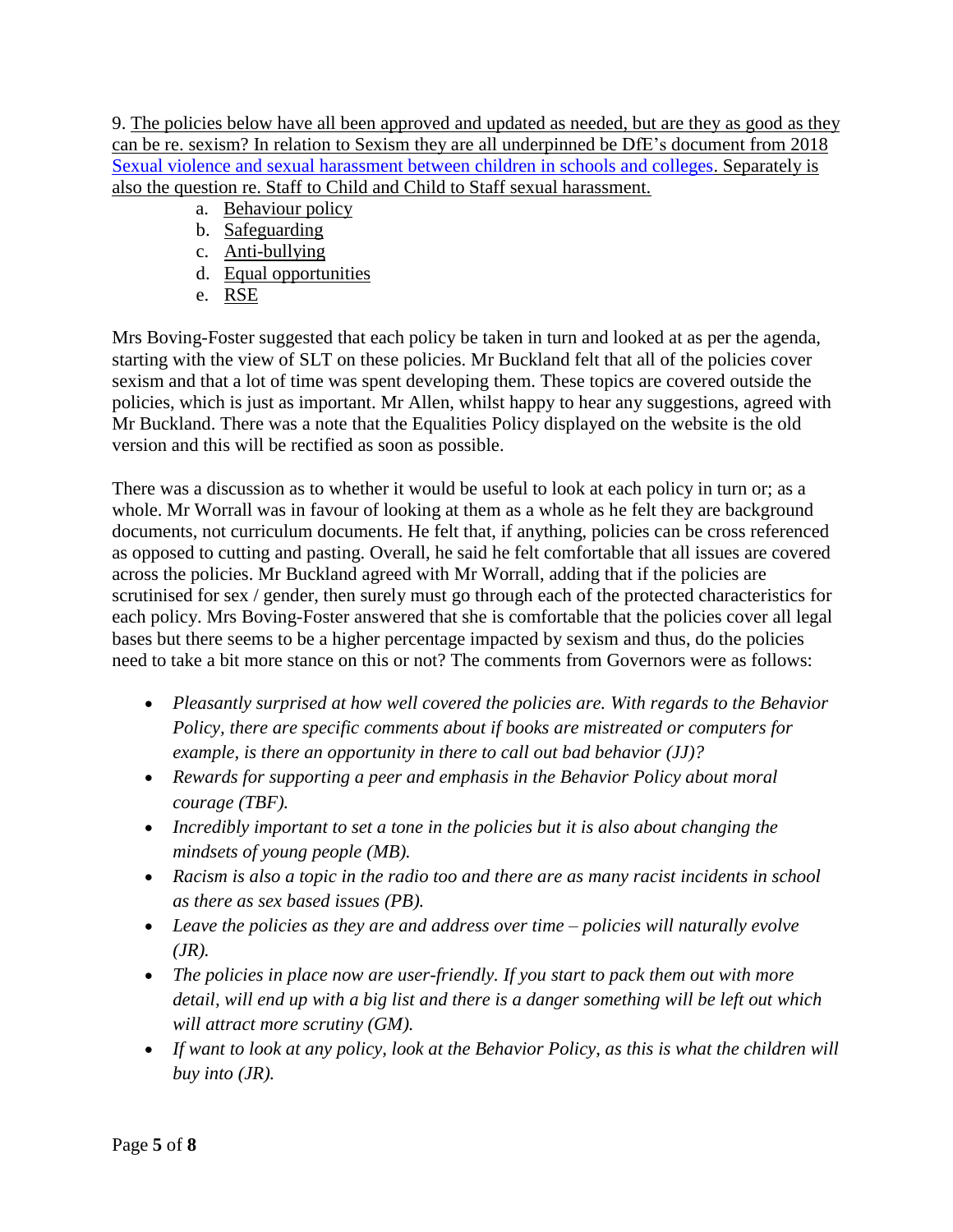- *Feel that the Governors are going into operational territory. The Governors are there to ratify the policies, not for them to delve in to. Is The Key used as a resource (KR)?* Appreciate that perspective. The Key is used and SLT spend hours reading, discussing and consulting students, staff and parents on policies (PB).
- *Agree the policies do a good job. The key one is the anti-bullying one to bring up to date (RS).*

## **It was unanimously agreed that Governors had considered their duty and all policies are fulfilling their obligations. The Behaviour and Anti-Bullying policies will be the next to be reviewed when appropriate in light of the above feedback.**

10. Discussion re. strategy re. Sexism, Racism, and Homophobia. To be detailed for next FGB, if agreed to go forward.

Mrs Boving-Foster introduced this, saying that she wanted to develop a strategy which empowers the school via a high level document to tackle these issues. She thought it would have a level of reporting, including surveys to measure the impact. If agreed by the majority, this would be taken further, at a more specific level at the next Full Governors' meeting. The viewpoints of Governors were welcomed and was as follows:

- *Feel it is important to protect the school and its reputation, promoting the message that the school is actively looking for these traits (JJ).*
- *Fully support the school and promote that it is good to come forward in a school that values integrity. Feel that need to look at imaginative ways to deal with these issues / mindsets (MB).*
- *Happy to work with Governors on this. Some of the content described can be found in the school's aims, which is displayed on the website (PB).*
- *A short statement of in*
- *tent is all that is needs documenting (GM).*

## **In light of the above feedback, Mrs Boving-Foster proposed that a short, powerful document be brought back to Full Governors in July. A vote was taken with 10 votes in favour and 1 against. Thus, this will be re-visited in the next meeting.**

Ms Mills left the meeting due to another work commitment.

## 11. Grades Assessment

Dr Mawson led on this item and in addition to the previously circulated document, added that one of the biggest challenges is that OFQUAL are prone to changing their minds over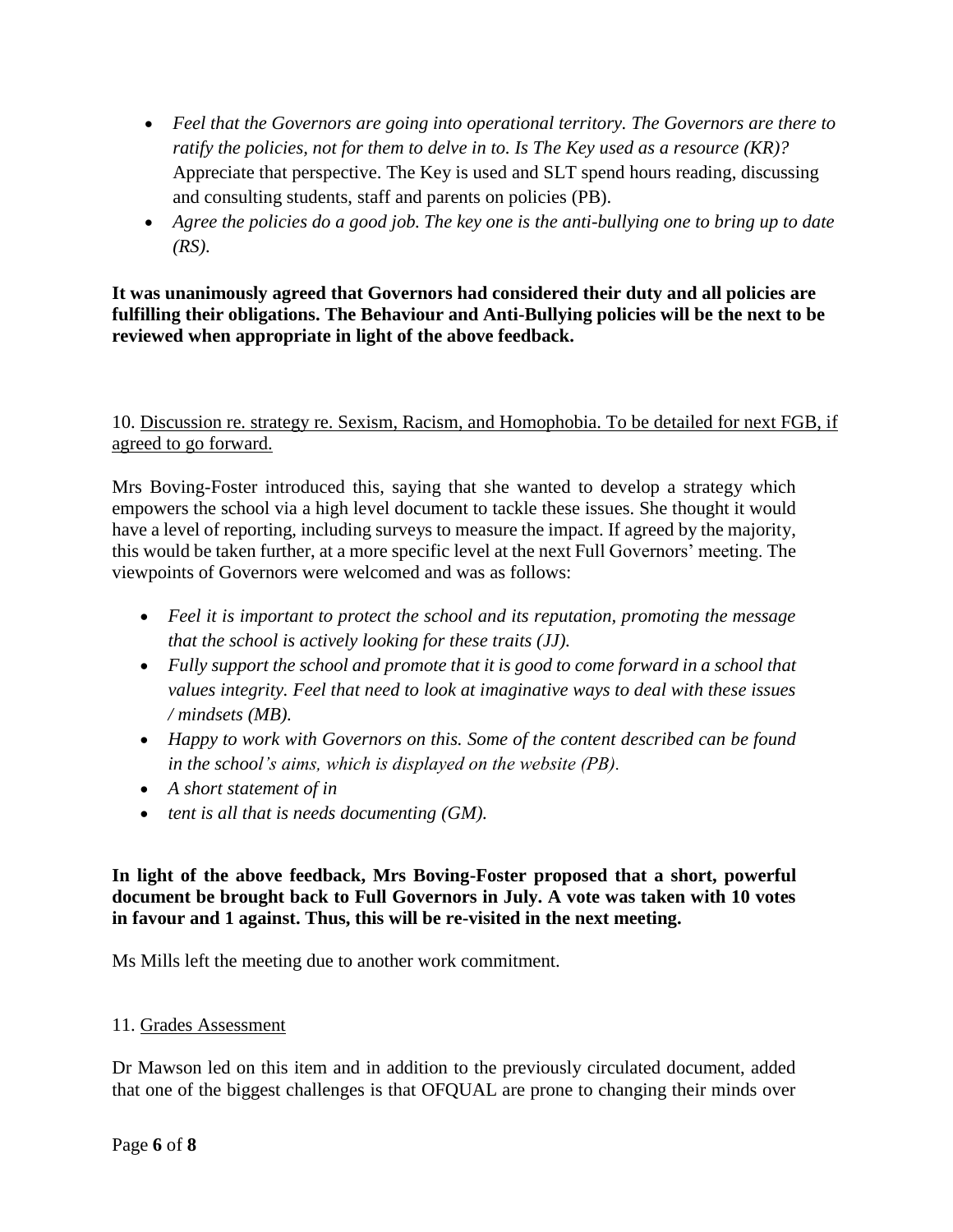process. Additionally, Dr Mawson made Governors aware of the extreme pressure this is putting on staff having additional marking and moderating to do on top of their already full workloads. In terms of the process, there will be an electronic folder and a hard copy for each student. Two subjects will be sampled with 48 hours notice given. Mr Buckland added that staff have responded really well to the workload in a complex process that was given at short notice. He said that Dr Mawson had simplified a difficult system and he felt it was all going well.

Questions and comments were as follows:

- *Does the school have to send a process to the EFSA (JR)?* The school has to submit a policy and make its processes available. They are subject to scrutiny. One advantage this year, is that any appeals against grades can go down as well as up so it will make people think before launching an appeal against a grade (EM).
- *The simplified approached developed will really help – are the DfE recognizing the efforts staff are having to go to in terms of moderating etc (MW)?* There is no acknowledgment that staff are working as hard as they are (PB). In terms of moderating, newer members of staff are being double moderated and SLT are confident that the measures in place are as strong as can be. Support staff have also been a wonderful help (EM).

Mrs Boving-Foster gave her thanks to Dr Mawson and all staff in school, be it teaching or support staff.

### 12. Safeguarding Audit

Mr Martin explained that he had updated and circulated the action plan to show Governors the progresss that has been made, with most items being completed. Alongside this, he attached some items as evidence. In response to a question about the checklist being a live document, Mr Allen answered that it is about to be.

Thanks were given to Mr Martin his time spent on this.

## 13. Health and Safety

There were no updates on this.

### 14. Governor Training

Governors reported that they had attended the following courses:

• Both Dr Jenkins and Mrs Rae attended a SEND course